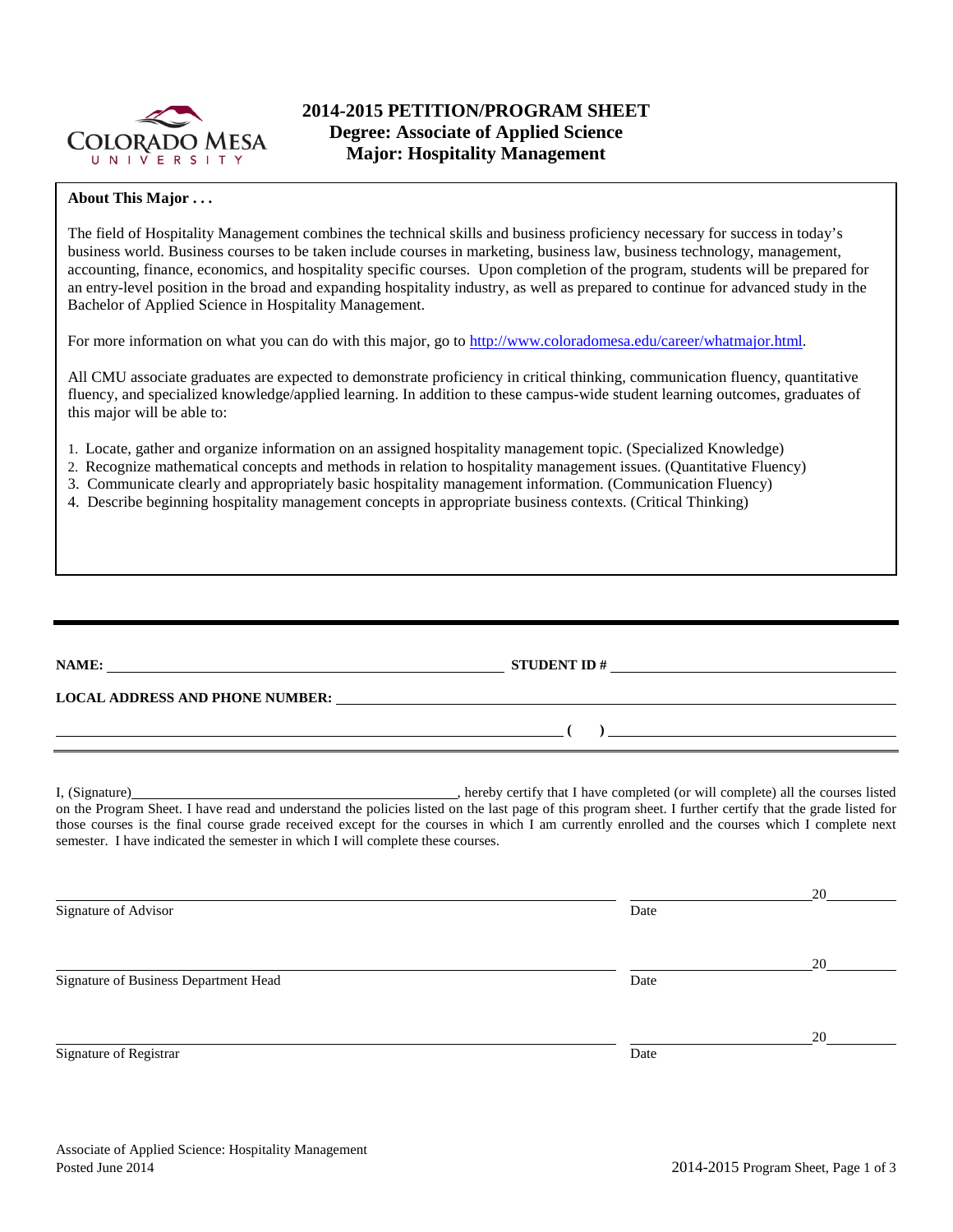#### **Students should work closely with a faculty advisor when selecting and scheduling courses prior to registration.**

Degree Requirements:

- Minimum of 60 semester hours total (a minimum of 16 taken at CMU in no fewer than two semesters)
- 2.00 cumulative GPA or higher in all CMU coursework
- A grade of "C" or higher must be achieved in coursework toward major content area.
- Pre-collegiate courses (usually numbered below 100) cannot be used for graduation.
- Program sheets are for advising purposes only. Because a program may have requirements specific to the degree, check with your advisor for additional guidelines, including prerequisites, grade point averages, grades, exit examinations, and other expectations. It is the student's responsibility to be aware of, and follow, all guidelines for the degree being pursued. Any exceptions or substitutions must be approved by the faculty advisor and Business Department Head.
- When filling out the program sheet a course can be used only once.
- See the "Undergraduate Graduation Requirements" in the catalog for additional graduation information.

**GENERAL EDUCATION REQUIREMENTS** (Minimum 15 semester hours) See the current catalog for a list of courses that fulfill the requirements below. If a course is on the general education list of options and a requirement for your major, you must use it to fulfill the major requirement and make a different selection within the general education requirement.

| Course No Title                                              | Sem.hrs Grade Term |  |
|--------------------------------------------------------------|--------------------|--|
| <b>Communication</b> (6 semester hours)                      |                    |  |
| <b>ENGL 111 English Composition</b>                          | 3                  |  |
| <b>ENGL 112 English Composition</b>                          | 3                  |  |
| <b>Mathematics:</b> (Minimum 3 semester hours)               |                    |  |
| MATH 113 College Algebra                                     | 4                  |  |
| Social Sciences, Natural Science, Fine Arts or Humanities or |                    |  |
| Applied Studies Courses* (6 semester hours)                  |                    |  |
| GEOG 103 World Regional Geography                            | 3                  |  |
|                                                              | 3                  |  |
| <b>OTHER LOWER DIVISION REQUIREMENTS</b>                     |                    |  |
| <b>Wellness</b> (2 semester hours)                           |                    |  |

\*Please see your advisor for requirements specific to this program.

KINE 100 Health and Wellness 1 KINA  $1$   $1$ 

### **ASSOCIATE OF APPLIED SCIENCE IN HOPITALITY MANAGMENT: COURSE REQUIREMENTS**

(48 semester hours)

| ACCT 201                                              | Principles of Financial Acctg                         | 3 |  |  |  |  |
|-------------------------------------------------------|-------------------------------------------------------|---|--|--|--|--|
| ACCT 202                                              | Principles of Managerial Acctg 3                      |   |  |  |  |  |
|                                                       |                                                       |   |  |  |  |  |
| <b>BUGB 211</b>                                       | <b>Business Communications</b>                        | 3 |  |  |  |  |
| <b>BUGB 231</b>                                       | <b>Survey of Business Law</b>                         | 3 |  |  |  |  |
| <b>CISB 101</b>                                       | <b>Business Information Technology</b>                |   |  |  |  |  |
| or CISB 205                                           | <b>Advanced Business Software</b>                     | 3 |  |  |  |  |
| CISB 241                                              | Intro to Business Analysis                            |   |  |  |  |  |
|                                                       | or STAT 200 Probability and Statistics                | 3 |  |  |  |  |
| <b>ECON 201</b>                                       | Principles of Macroeconomics                          | 3 |  |  |  |  |
| <b>ECON 202</b>                                       | Principles of Microeconomics                          | 3 |  |  |  |  |
| <b>MANG 201</b>                                       | Principles of Management                              | 3 |  |  |  |  |
| MARK 231                                              | Principles of Marketing                               | 3 |  |  |  |  |
| <b>HMGT 101</b>                                       | Travel Industry I                                     | 3 |  |  |  |  |
| <b>HMGT 200</b>                                       | Management and Supervisory Skills for the Hospitality |   |  |  |  |  |
| Industry                                              |                                                       |   |  |  |  |  |
| or CUAR 255 Supervision in the Hospitality Industry 3 |                                                       |   |  |  |  |  |
|                                                       |                                                       |   |  |  |  |  |

Select 12 hours from the following courses: HMGT 211 Travel Destinations 3 HMGT 218 Housekeeping Operations 3 HMGT 201 Management in The Hospitality Industry 3 HMGT 241 Food and Beverage Management 3 HMGT 296 Topics 3 \_\_\_\_\_ \_\_\_\_\_\_\_\_ CUAR 120 Wine and Spirits 2 CUAR 190 Dining Room Management 4<br>CUAR 261 Cost Controls 3 CUAR 261 Cost Controls<br>CUAR 262 Purchasing for Purchasing for the Hospitality Industry 3 HMGT 299 Internship 3-6